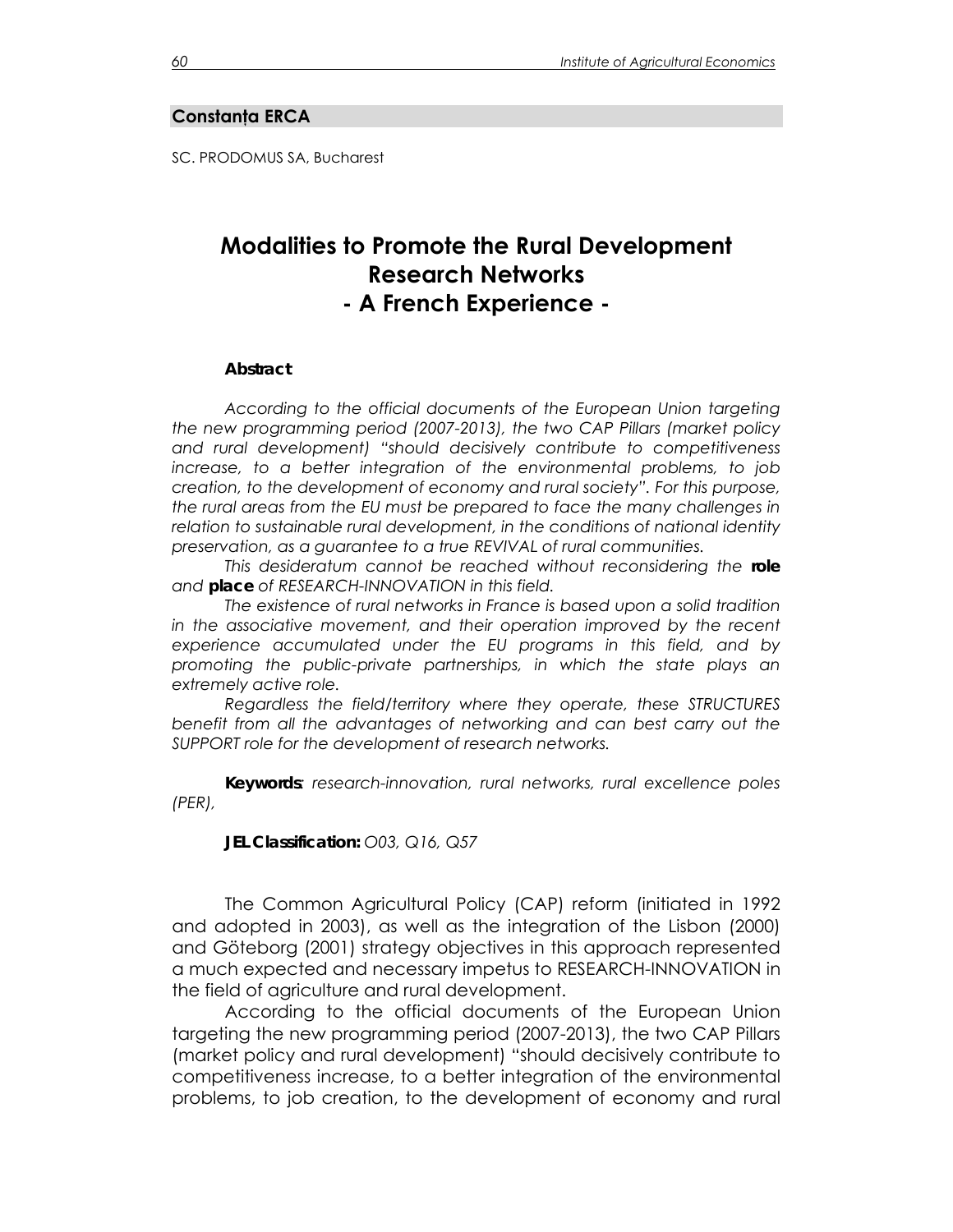society". For this purpose, the rural areas from the EU must be prepared to face the many challenges in relation to sustainable rural development, in the conditions of national identity preservation, as a guarantee to a true REVIVAL of rural communities.

This desideratum cannot be reached without reconsidering the **role** and **place** of RESEARCH-INNOVATION in this field.

In a world under accelerated globalization and development of the new information and communication technologies (NICT), any "successful" activity should be inevitably conceived and developed taking into consideration three essential factors:

- **Permanent support to the** *RESEARCH INNOVATION OPERATIONALIZATION relation*
- **networking** (NETWORK set of NODES (POLES) united by flexible links, which generates a STRUCTURE that is most often horizontal and possibly evolutive. The *networking* is most compatible with the requirements of the ECONOMY OF KNOWLEDGE, which requires putting together the KNOWLEDGE and COMPETENCES
- **promoting the** *benchmarking method* (benchmarking the marketing technique that refers to the study and analysis of the management techniques and of the most performant organization modalities of famous firms, in order to identify the optimum practices and adapt these practices to the conditions/requirements of the interested organization)

It is obvious that the problems of the European rural area, which is facing a tough competition from the part of other similar areas in the world, will have to be addressed by identifying solutions to them, from the perspective of these three aspects.

The brief analysis of the modalities to promote the rural area research networks considered the French experience in this field. At least three arguments plead for this choice:

- **I.** France in the 21st century is still characterized by a strong "rural influence".
- **II.** The associative movement generating"networks" has an old and solid tradition in the French rural area.
- **III.** The recent measures of the French Government referring to the competitiveness increase of the rural area (PER), the optimum utilization of the EU funds in this field, actions of the rural associations in providing support to urban inhabitants to set up in the rural areas, etc. These add to the experience in promoting LEADER and LEADER+ Axes and the increased level of government involvement/participation into partnerships for projects and actions targeting sustainable rural development.

The rural area covers about 60% of the territory of France, with over 39% of total population, i.e. 22.8 million inhabitants (Source: National Rural Development Strategy Plan 2007-2013).

**I**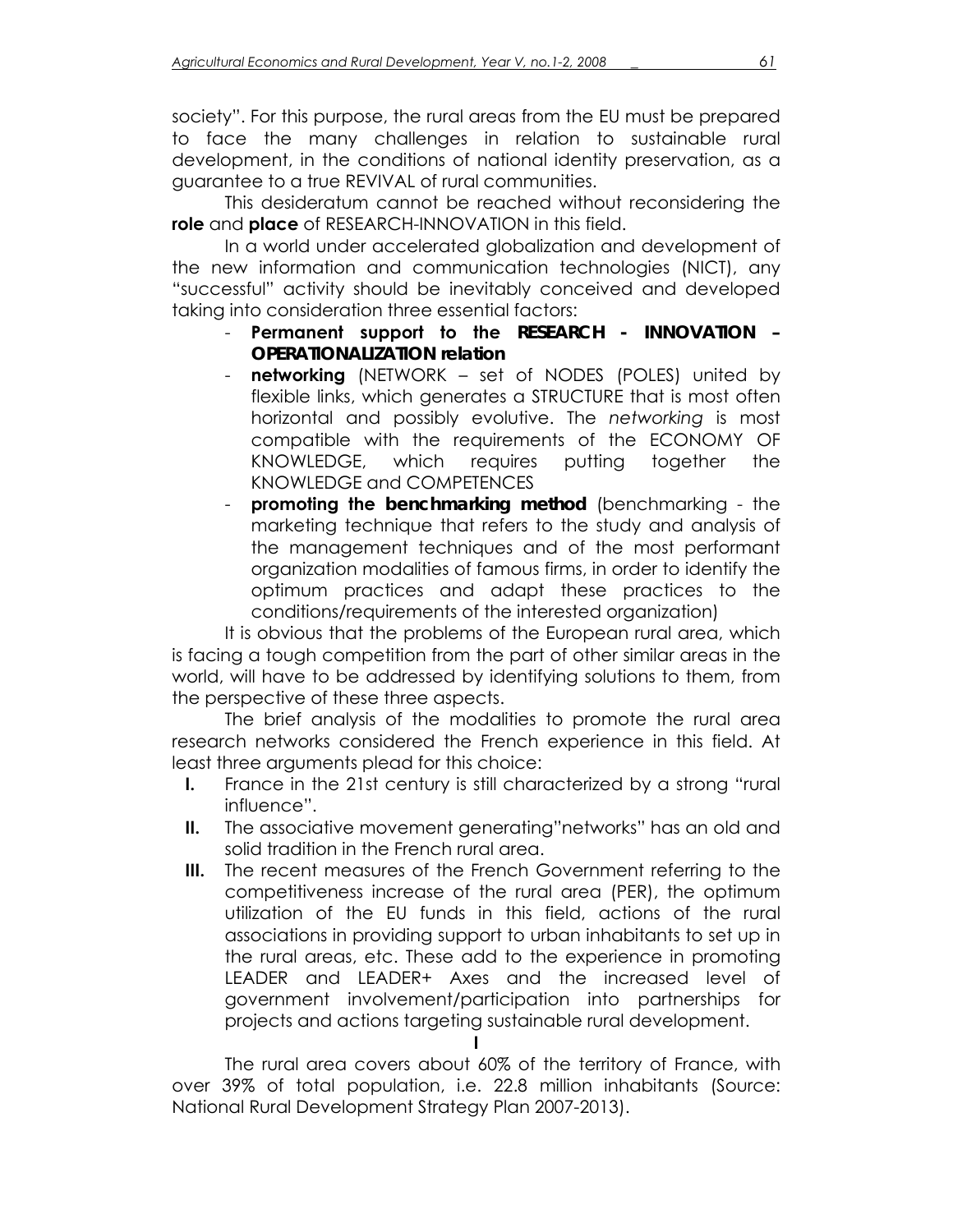At present the rural area is not limited to the "agricultural world" and according to the specialty literature "three facets" of the rural France currently (co-)exist:

- The rural area of the towns (peri-urban areas)
- The economically fragile rural areas
- The new rural areas

They are not characterized by a single function, but most often by a "mixture" of *residence, production and natural area function.* 

Out of this reason, the RESEARCH as field/fields can be suitable for a certain rural area, but less suitable or unsuitable for other rural areas.

Yet for all cases, RESEARCH features several common characteristics:

- Concern for the identification of different modalities to associate the local *savoir-faire* with the different encoded forms of KNOWLEDGE, as well as for the adaptation of technologies and services to the population's needs
- Concern for the identification of competitive advantages that the rural areas can provide to the economy and society
- RESEARCH-INNOVATION orientation to as many sectors possible of rural community life: agriculture, environment, transports, energy, SMEs, NICT, services, national heritage, vocational training.

It results that the *networking* RESEARCH represents the optimum research modality, as it ensures, on one hand, a global-integrating perspective of the rural area realities, and consequent solutions implicitly, as well as the "opening" of these areas to other (geographical and/or knowledge) territories by knowledge transfer and exchange.

**II** 

The associative movement from the French rural area that eventually led to the establishment of networks has quite a strong tradition.

In this context, the financial support provided to France as a EU Member State and in particular the support based upon the CAP reform provisions (LEADER and LEADER+ axes) provided an impetus to the development of rural networks (e.g. GAL network).

The rural networks are present in most various areas in the life of the rural communities: from crop and livestock production increase to eco-agro-tourism, environment protection, renewable energy, waste storage/management, putting into value the natural heritage and vocational training.

Yet, regardless the area in which these networks activate, they represent the "netting" on which the research activity is based. This activity is generally carried out by associations, affiliated specialists or associated partners and mainly targets the following objectives: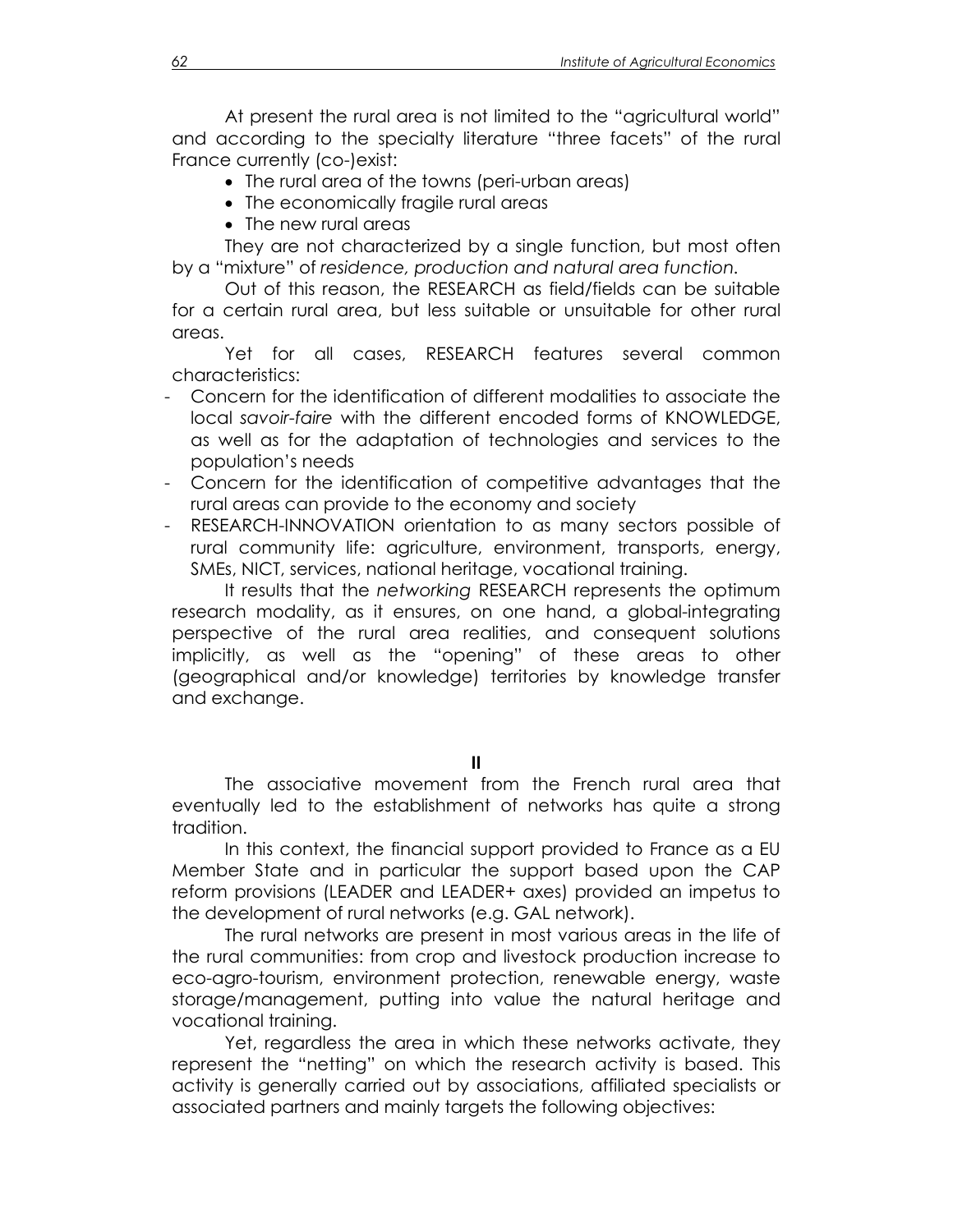- Collection of information on the problems of interest for the community
- Exchange of opinions
- Identification of solutions
- Communication of results, transfer of knowledge
- Dissemination of good practices
- Editing different publications (journals, catalogues)
- Promoting collaboration and partnerships with other associations, networks, research institutes
- Consolidation of European cooperation through participation to transnational programs/projects

The rural networks organized at local, regional and national level generally include several federations, unions, and associations, groups, which operate through association or under different partnership forms. The small networks, in quite a small number, are self-financed, while the large networks usually operate under complex public-private partnership forms, benefiting from access to EU funds and co-financing from the national government.

### An eloquent example is represented by the network **CELAVAR (Comité d'Etude et de Liaison des Associations à Vocation Agricole et Rurale).**

The network was established in 1990, operating under partnership basis with the Ministry of Agriculture and Fisheries and has 15 associated networks (AFIP, Chantier Ecole, Culture et Liberté, Culture et Promotion, FNCIVAM, FNFR, GREP, INTER-AFOCG, La Ligue de l'enseignement, Mouvement Rural de Jeunesse Chrétienne, PEC, UNAADMR, UNADEL, UNAREC, UNCIPIE) totalling 30,000 local associations and 600 regional associations and 9 partners (ARF, CNIDFF, Bergerie Nationale, FCST, FNCUMA, FNHD, SOURCE, UNMLR).

The activities of **CELAVAR** target the following missions:

- Promoting debates
- Evaluation of network animation practices
- Best use and sharing of good practices and experiences
- Designing methodologies for the local and national players
- Regional cooperation development
- Informing the local and national players
- Development of European cooperation in this field.

For the research activity the following are worth noticing: **GREP**  (Groupe de Recherche pour l'Education et la Prospective)**, AFIP**  (Association de Formation et d'Information pour le Développement des Initiatives Rurales) and **ARF** (Association des Ruralistes Franςais).

**GREP** was established in 1964 as a place open to research, debates and proposal making on issues related to education and training, in relation to the issues raised by the new developments in contemporary society, in economic, social, cultural and civics. Initially concerned only with issues related to vocational training in the rural areas, in time its scope was enlarged to the new problems of the rural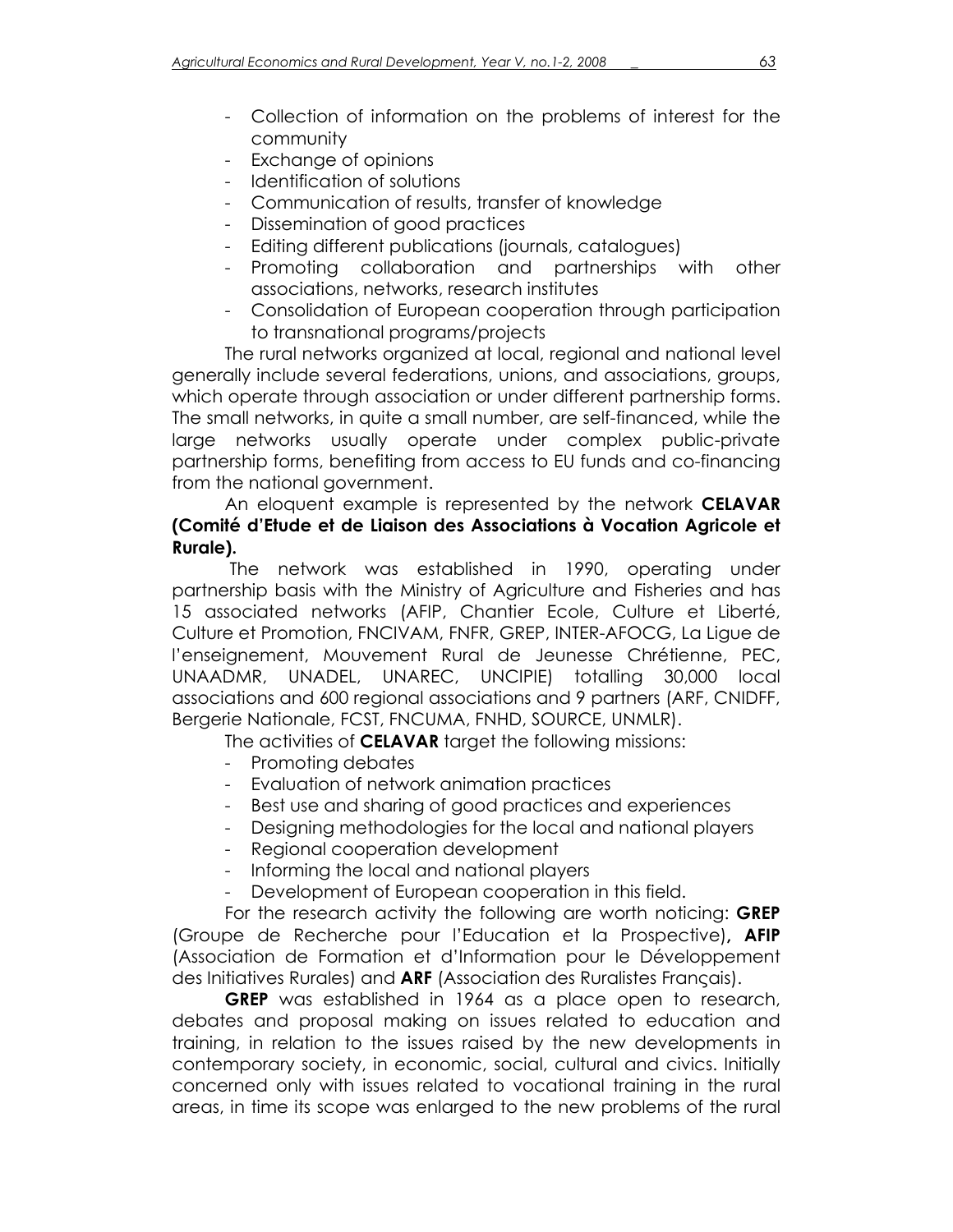world, by setting up *EUROPEA FP*, as a professional network meant to ensure a type of research open to the rural area problems at European level. At present, it can be considered a true *forum* for all the players involved in the social life of the communities: local people in charae, professionals, trainers, researchers, experts, institutions, and academics. Since 1967 GREP has been publishing the magazine "FOR" ("**Pour"**) and created the collection **pour/avec.** 

**AFIP** is a vocational training and animation organization, as an independent and pluralistic entity, targeting the consolidation of the initiative and intervention capacity of the rural people, which supports the development of collective practices and contributes to the creation of links between the rural development players. At the same time, it ensures the methodological monitoring of the teams involved in rural development projects (e.g. the project *DORA* (2002) - new activities in the rural area, new jobs, the project *DIANE* – creation of Internet sites). It publishes the journal *Transrural Initiatives*, together with FNCIVAM.

**ARF** was established in 1974; it has a pluridisciplinary activity, targeting the support to research and scientific exchanges in rural sciences, as well as in the related domains. Since 1997 it has been publishing the journal *Ruralia* (initially on a yearly basis, at present on half a year basis); in 1981 it established *The Library of Ruralists* and each year it organizes a workshop followed by debates on themes of great interest for the rural area *(Power and Patrimony in the rural area, Farmer and Society, Food: traditions, innovations, mutations).* 

An extremely significant example for the place and role of the RESEARCH in the French rural network activities is represented by the **GAL Network**, established under the LEADER and LEADER+ Axes. This network is organized at local level (140 territories), regional level (*RIA* – Interregional animation networks - 5) and national level. GAL Network benefits from EU funds (EAFRD) totalling 223 mil. euro.

RESEARCH-INNOVATION is the defining element of the LEADER Program, and through "*networking*" the participants can share and transfer knowledge, as well as encourage other groups in the direction of research activities.

According to Art. 68 of (EC) Regulation 1698/2005 of the European Council referring to the support to rural development through EAFRD and France, each Member State has the obligation to establish a **national rural network** by January 31 2008, conceived as a "**platform of initiatives and knowledge exchange between the rural development players**" based on a large-scale public-private partnership. The network is to be managed by the Ministry of Agriculture and Fisheries (MAF) and the Inter-ministerial Delegation for Land Management and Competitiveness (DIACT), to which representatives of local authorities, of associations, researchers will also join. According to the French official data, the **national rural network** will cover 26 regional networks.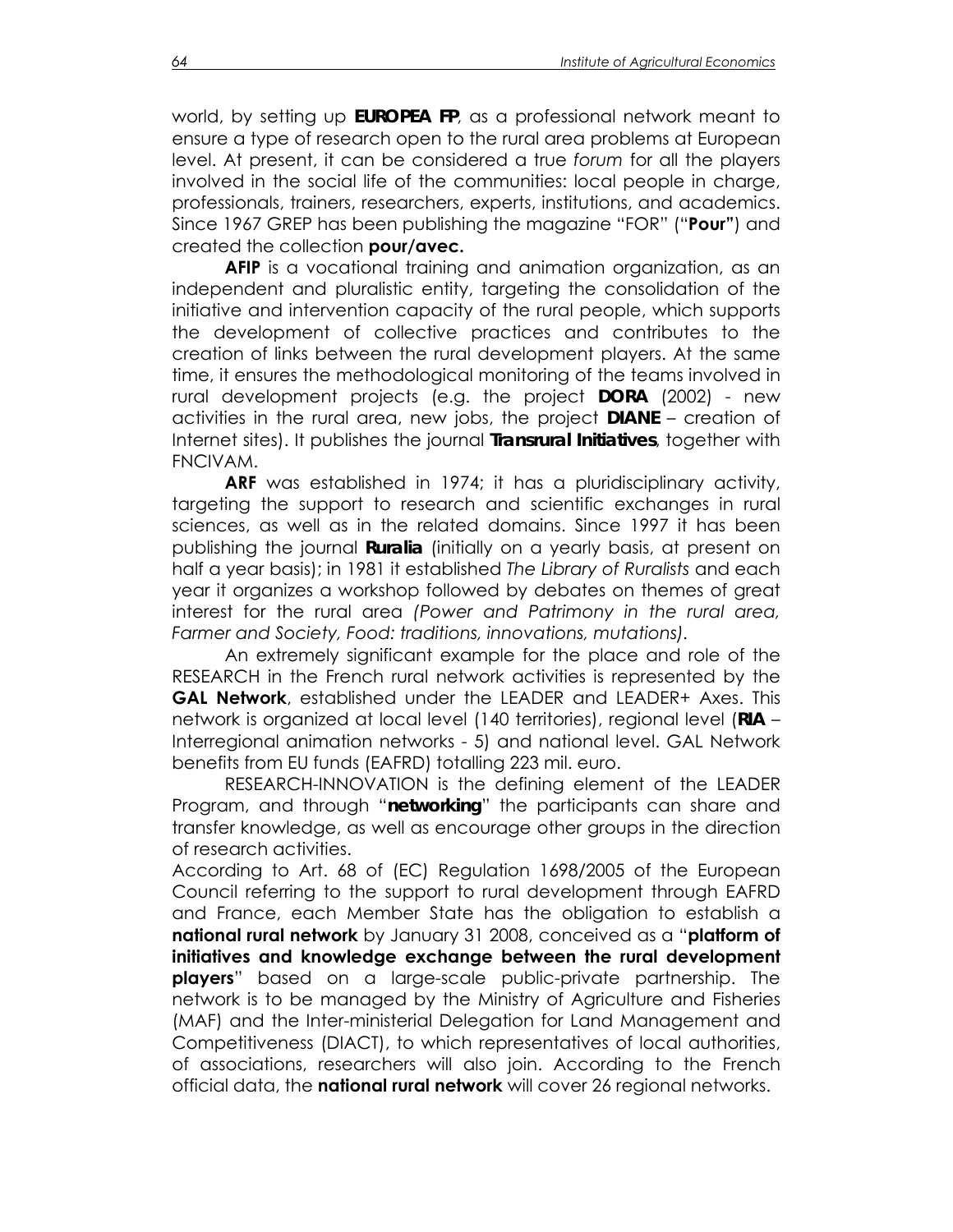Through the promoted actions, a new and complex perspective is open for RESEARCH-INNOVATION (studies, network animation, databases, etc.).

**III** 

In conformity with the Lisbon Strategy provisions, in September 2004 France launched an ambitious industrial policy based upon the creation of "competitiveness poles". Besides the numerous and exceptional advantages of such an approach, it should be mentioned that a strong spatial concentration enters into contradiction with the *territorial cohesion* objective that characterizes the French tradition in territory management, and the rural area, which is very dynamic from the demographic standpoint at present and represents one of the main attractiveness assets in France.

In this context, the French Government's objective to create **RURAL EXCELLENCE POLES (PER)** represents a "*diversification of its intervention range"* having in view the consolidation of support to sustainable rural development, through the "activation" of all the resources in the rural areas.

The rationale behind PER establishment can be formulated in the following way:

*"Any rural territory, be it very small, with less population and very few assets necessary for international competitiveness, is endowed with*  resources able to put it into value from the economic and residential *point of view. Through its best use, added value and jobs are created."* 

The initiative for PER establishment was preceded by two measures with a strong impact upon the rural area:

- **Launching by DIACT of a policy to support the "new active population" in the rural area and to stimulate the development of the economy and services** (03. 09. 2003) – National chart of population setting up in the rural areas

## **Promulgation of Law no.157 on the rural areas**  $(23. 02.2005)$

On 28.12.2005 the bidding on PER projects was launched (territories eligible for projects -**RRZ**-RURAL REVITALIZATION ZONES and communes outside the towns <30 00 inhabitants).

PER research program consists of two modules:

**MODULE 1 – EVALUATIVE RESEARCH** – Bidding on projects by which 4 research axes are supported and an axis referring to the collection and dissemination of results (axis 5).

**MODULE 2 – PROSPECTIVE FOLLOW-UP** – In order to ensure the viability of research as "public action" the prospective follow-up group will be cochaired by a university member and a practitioner. Besides the **animator** role (establishment of a research network funded by DIACT), the group has also in view to trigger prospective debates on the basis of which to evaluate and optimize its activity.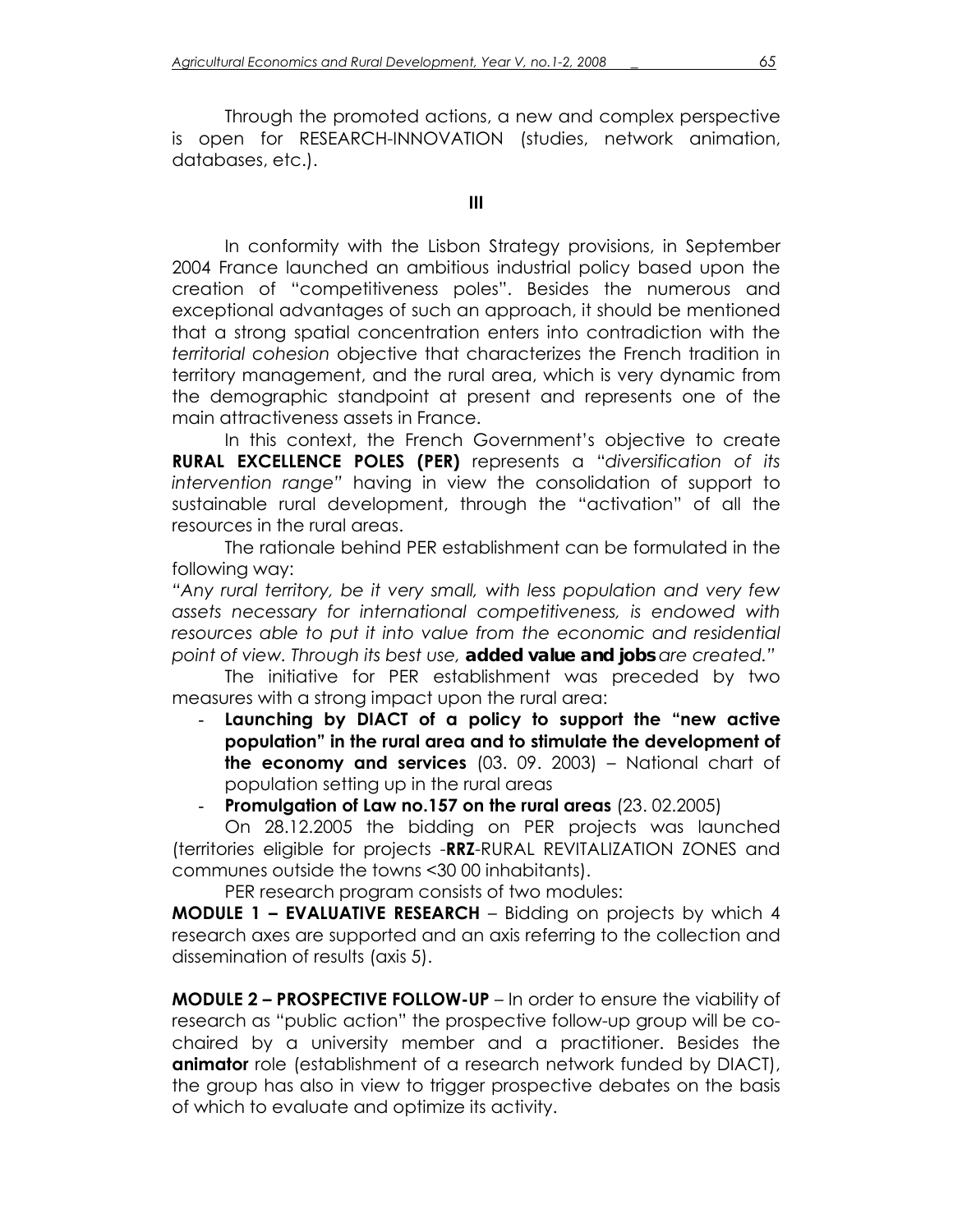The priority themes of the PER projects should focus upon:

- *1 Promoting the natural, cultural, tourism heritage*
- *2 Commercial use and management of bio-resources*
- *3 Diversification of the supply of services and accommodation*
- *4 Technology, industrial, handicraft production, services*

More than 700 proposals were submitted, out of which 379 projects were selected:

*Selection I (23.06.2006), 176 projects, Selection II (26.02.2007) 203 projects* 

The 379 projects are distributed by themes as follows:

 *Theme 1 41%* 

*(e.g.: project no.*70 Reconversion of a historical site in the context of a global territorial development project - Pays de Montmedy*)* 

 *Theme 2 22%* 

*(e.g.: project no. 169 Innovating* chain of bioresources in the rural area *-* Pays de Couleurs)

 *Theme 3 19%* 

*(e.g.: project no.271* NATURE - SPORTS - HEALTH POLE - Cote de Noirs*) Theme 4 12%* 

*(e.g.: project no.341 Platform* of on-line services and virtual networks for SMEs

- Val de Saone*)* 

 *Mixed 6%* 

*(e.g.: project no.353* Economic excellence consolidation *-* Pays Doubs Central*)* 

| Value of expected investments: | 1,194, 00 billion euro |
|--------------------------------|------------------------|
| New jobs created:              | 35 000                 |
| Funding from the government    | 235.00 mil. euro       |

By the Decree no. 256/27.02.2007 of the Ministry of Internal Affairs and Territory Management, the 379 selected projects received **EXCELLENCE POLE (PER)** certificates.

On the basis of the data collected from all the bidding documents submitted for **PER**, on 13.01.2007 DIACT launched an evaluative research program targeting a **three-fold operational objective**:

- **Animation of a pluridisciplinary research network that should facilitate a permanent bilateral relation between research and operationalization**
- **Capitalization of analyses for evaluation purposes**
- **Collection of the research results to make them available to researchers, partners and interested territorial communities.**

The rural area exercises an increased attraction for the city dwellers, and the "town to village migration", which by its size became a *phenomenon*, raises increasingly numerous and various economic and social problems.